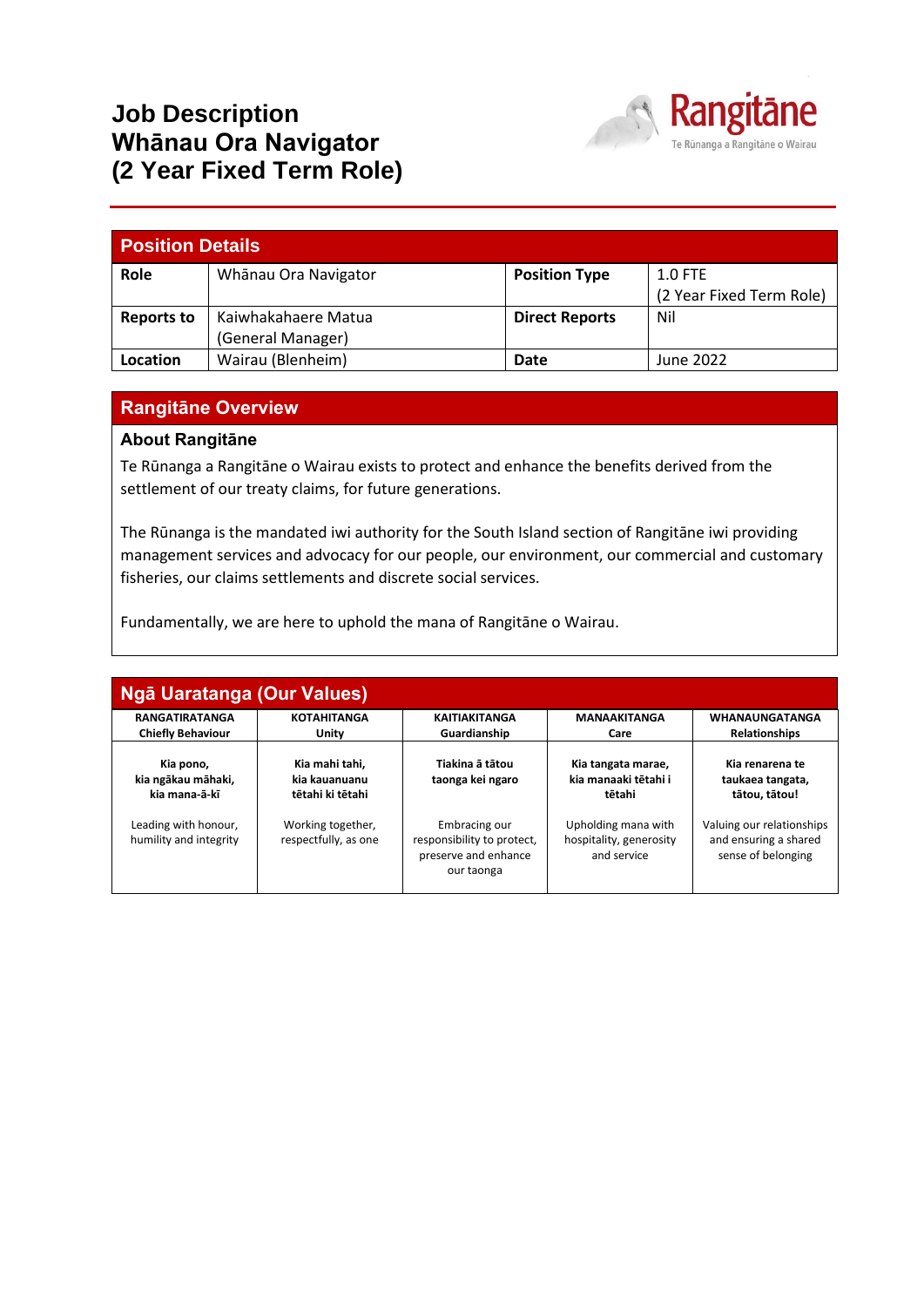Te Rūnanga a Rangitāne o Wairau Trust is contracted by Te Pūtahitanga o Te Waipounamu, the Whānau Ora Commissioning Agency for Te Waipounamu, to employ a Whānau Ora Navigator.

All work is aligned to the Whānau Ora Pou outcomes:

- Pou Tahi Self managing leaders and empowered
- Pou Rua Leading healthy lifestyles
- Pou Toru Confidently participating in Tē Ao Māori
- Pou Wha Participating fully in society
- Pou Rima Economically secure and successfully involved in wealth creation
- Pou Ono Cohesive, resilient, and nurturing
- Pou Whitu Responsible stewards of their living and natural environments

Progress and achievement of these outcomes are monitored.

The Whānau Ora Navigator will develop and implement whānau aspirational plans and will provide a whānau centred service working towards whānau self-management. The position is required to promote a proactive approach to self-determination and wellbeing and provide support to whānau to bring about better whānau outcomes.

Fundamentally, the purpose of this role is to empower whānau to achieve whānau ora.

| <b>Key Relationships and Stakeholders</b> |                                                 |  |  |  |
|-------------------------------------------|-------------------------------------------------|--|--|--|
| Internal                                  | <b>Nature of Relationship</b>                   |  |  |  |
| <b>General Manager</b>                    | Reporting, Approvals and Support                |  |  |  |
| <b>Member Services Coordinator</b>        | Reporting, Approvals and Support                |  |  |  |
| Ngā Rōpū Kaikōkiri Mana                   | Support, Advice                                 |  |  |  |
| Tangata                                   |                                                 |  |  |  |
| <b>External</b>                           | <b>Nature of Relationship</b>                   |  |  |  |
| Whānau                                    | Provision of support and services               |  |  |  |
| Te Pūtahitanga o Te                       | Reporting, Collaboration, Relationship Building |  |  |  |
| Waipounamu                                |                                                 |  |  |  |
| Social and community agencies             | <b>Relationship Building</b>                    |  |  |  |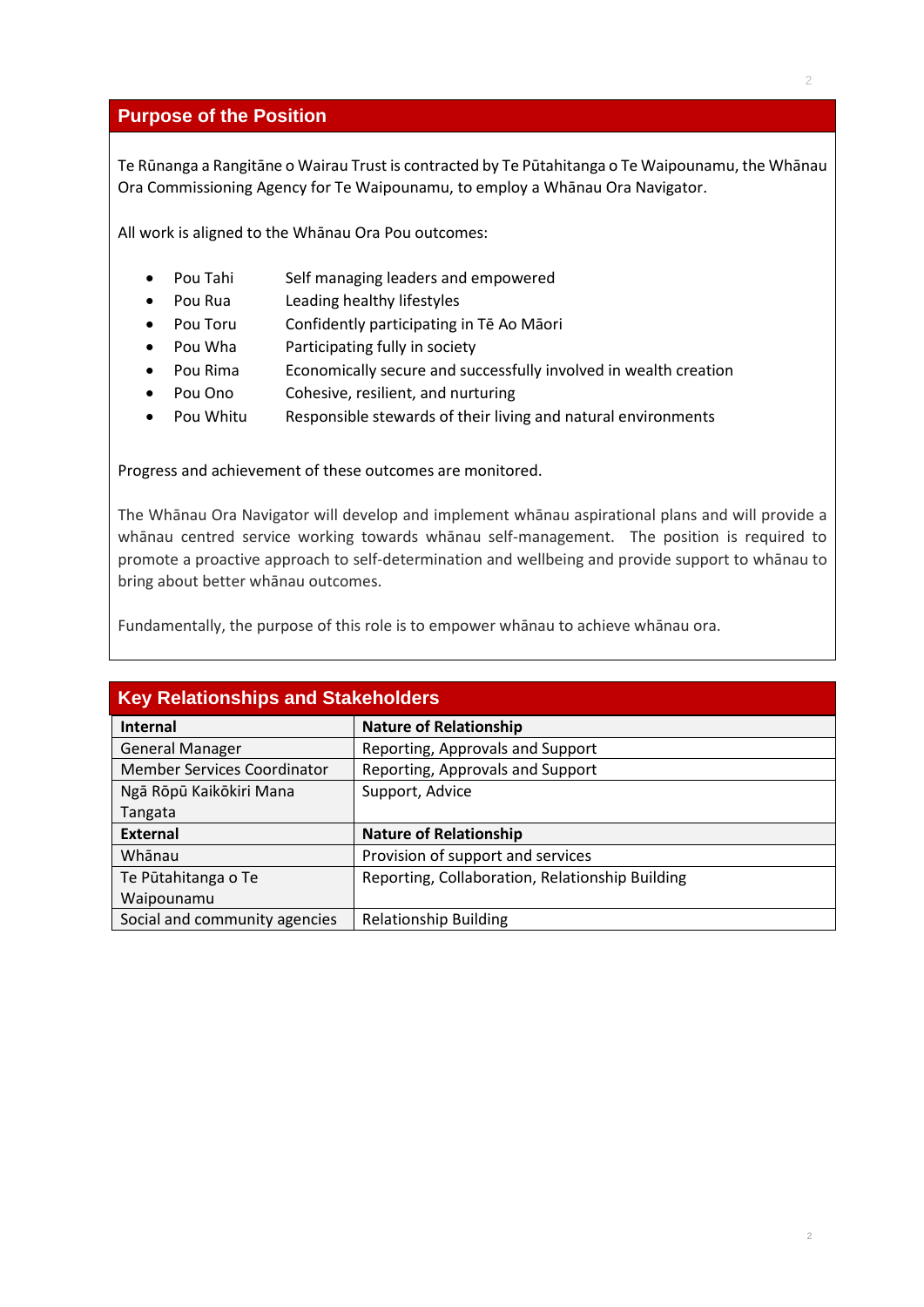#### **Organisational Structure** Te Rūnanga a Rangitāne o Wairau Trust is the employing body for all staff. RANGITĀNE O WAIRAU GROUP STRUCTURE TE RŪNANGA A RANGITĀNE **RANGITĀNE O WAIRAU SETTLEMENT TRUST** O WAIRAU TRUST The Trust The Settlement Trust MIO, IAO, Charitable Trust PSGE, Non-Charitable Trust (Est. 2006) (Settled 2010) **RANGITÄNE HOLDINGS LIMITED - RHL** Māori Authority Charity Mãori Authority Commercial **Investment Vehicle** Both Trusts have the same Trustees (Est. 2010) Both Companies have the same Directors **RANGITĀNE INVESTMENTS LIMITED - RIL Commercial Charity** Commercial Investment **PSGE** Post Settlement Governance Entity (Est. 2014) MIO Mandated Iwi Organisation IAO Iwi Aquaculture Organisation



# **Key Accountabilities**

# **Whānau / Client Engagement**

- Receive referrals and engage with whānau in a timely manner
- Provide support to those who enquire by phone and/or drop-in
- Undertake visits, virtual or physical, with whānau to establish their needs
- Support whānau to develop a plan to deliver on their goals and aspirations
- Support whānau to access opportunities, services and community initiatives that will help them respond to their immediate situation of need
- Work with whānau to review and monitor progress according to their identified needs and plans
- Utilise the Te Taura Tautoko fund, the purpose of which is to support whānau to meet their needs/achieve their goals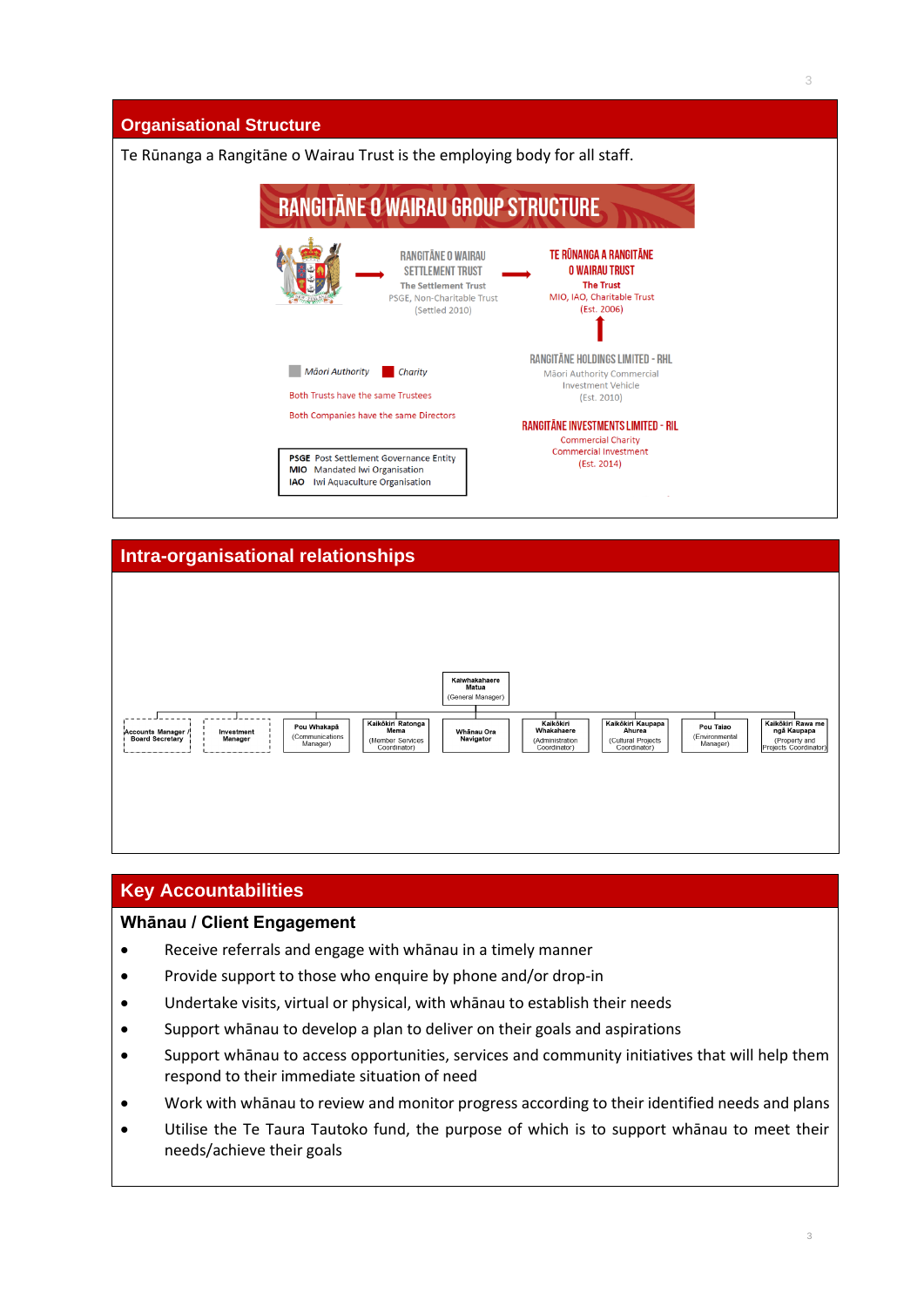### **Case Management**

- Ensure a professional standard is upheld and maintained throughout all engagements and processes with whānau
- Ensure all plans are reviewed and monitored
- Advise and report to the General Manager/Member Services Coordinator as to any significant event or change in circumstances for client whānau.
- Interact with whānau in a way that is mana enhancing and upholds the values of Rangitāne

### **Community and Stakeholder Relationships**

- Develop knowledge of resources that are available currently
- Work in collaboration with other services, adhering to the relevant agency policy regarding informed consent and safety
- Build a network and relationships with key community partners who share an aspiration to work in partnership with Rangitāne and the Whānau Ora Navigator role

## **Reporting, monitoring and accountability**

- Keep all client information up to date in systems required by Te Pūtahitanga o Te Waipounamu
- Utilize the Whānau Ora Navigator reporting tool (Tini Whetū) reflecting all relevant client engagement/activity
- Meet reporting requirements on or prior to scheduled deadlines, including milestone and narrative reporting
- Contribute to Whānau Ora and internal Rangitāne communications as relevant
- Provide timely and regular reporting to the General Manager on progress and accountability measure of the Rangitāne Whānau Ora Navigator role

#### **Professional Development**

- Participate in Whānau Ora Navigator training and engagements as required by Te Pūtahitanga o Te Waipounamu and Rangitāne. This includes Te Taura Tautoko workshops.
- Participate in any other relevant professional development activities
- Attend and participate in team and staff hui

#### **Health and Safety**

- Support a culture of safety, health and wellbeing within the Group.
- Ensure compliance with the Health and Safety Management Plan, policies and procedures.

#### **Other**

- Support the Trust and General Manager in the delivery of special projects related to Whānau Ora and whānau wellbeing, including supporting the Member Services Coordinator with whānau wellbeing initiatives and projects
- Attending events, wānanga and programmes that engage with Rangitāne whānau
- Respond to the changing needs of the Rangitāne Group, by performing other tasks as reasonably required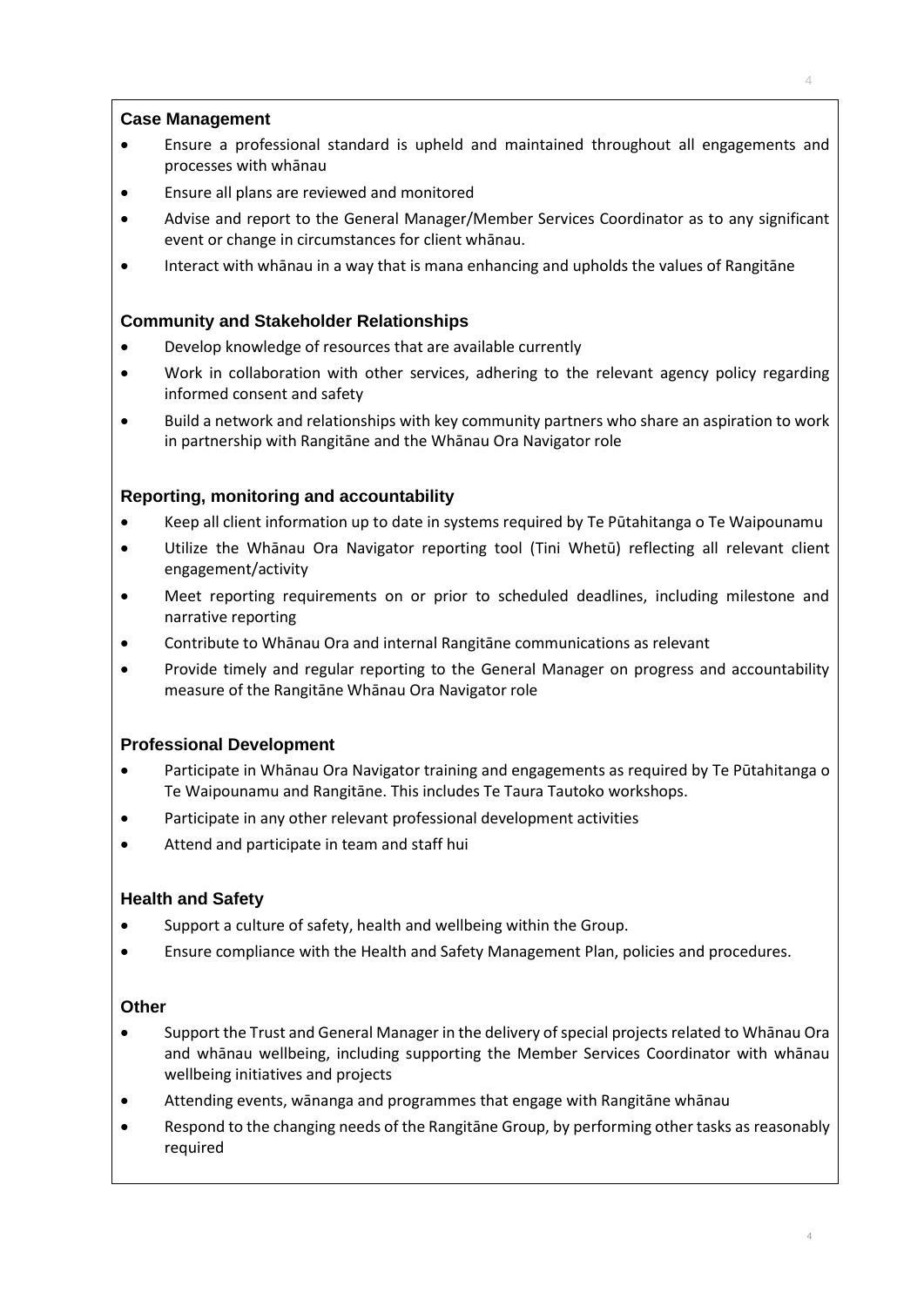| <b>Experience</b>              |           |                                                                                                                                                   |
|--------------------------------|-----------|---------------------------------------------------------------------------------------------------------------------------------------------------|
| <b>Experience</b>              | $\bullet$ | <b>Full New Zealand Drivers Licence</b>                                                                                                           |
|                                |           | Basic understanding of tikanga Māori                                                                                                              |
|                                |           | Basic pronunciation of Te Reo Māori or willingness<br>to learn                                                                                    |
|                                |           | Experience in working with computer packages<br>including Word, Excel, PowerPoint and Outlook                                                     |
|                                |           | Experience in working with SharePoint or aptitude<br>to learn                                                                                     |
| <b>Other Role Requirements</b> | $\bullet$ | Planning, organising, coordinating and<br>communication skills                                                                                    |
|                                |           | Ability to establish and maintain effective working<br>relationships                                                                              |
|                                |           | Proactive approach to continuous improvement                                                                                                      |
|                                |           | Approachable, flexible and adaptable personal<br>skills                                                                                           |
|                                |           | Ability to work independently in a supportive team<br>environment                                                                                 |
|                                |           | Ability to work flexibly (including location and<br>hours), including outside of usual business hours,<br>to meet the needs of whanau and clients |
|                                |           | Ability to develop credibility within the community<br>in which Rangitane operate                                                                 |
|                                |           | Commitment to Whanau Ora                                                                                                                          |

| <b>Core Competencies</b>   |                                                                                                                                                                                                                                                                     |
|----------------------------|---------------------------------------------------------------------------------------------------------------------------------------------------------------------------------------------------------------------------------------------------------------------|
| <b>Ethics and Values</b>   | Adheres to an appropriate (for the setting) and effective set of core values<br>and beliefs during both good and bad times; acts in line with those values;<br>practices what he/she preaches                                                                       |
| <b>Integrity and Trust</b> | Is widely trusted; is seen as a direct, truthful individual; can present the<br>unvarnished truth in an appropriate and helpful manner; keeps<br>confidences; admits mistakes; doesn't misrepresent him/herself for<br>personal gain                                |
| <b>Drive for Results</b>   | Can be counted on to exceed goals successfully; is constantly and<br>consistently one of the top performers; very bottom-line oriented;<br>steadfastly pushes self and others for results                                                                           |
| Self-Development           | Is personally committed to and actively works to continuously improve<br>him/herself; understands that different situations and levels may call for<br>different skills and approaches; works to deploy strengths; works on<br>compensating for weakness and limits |